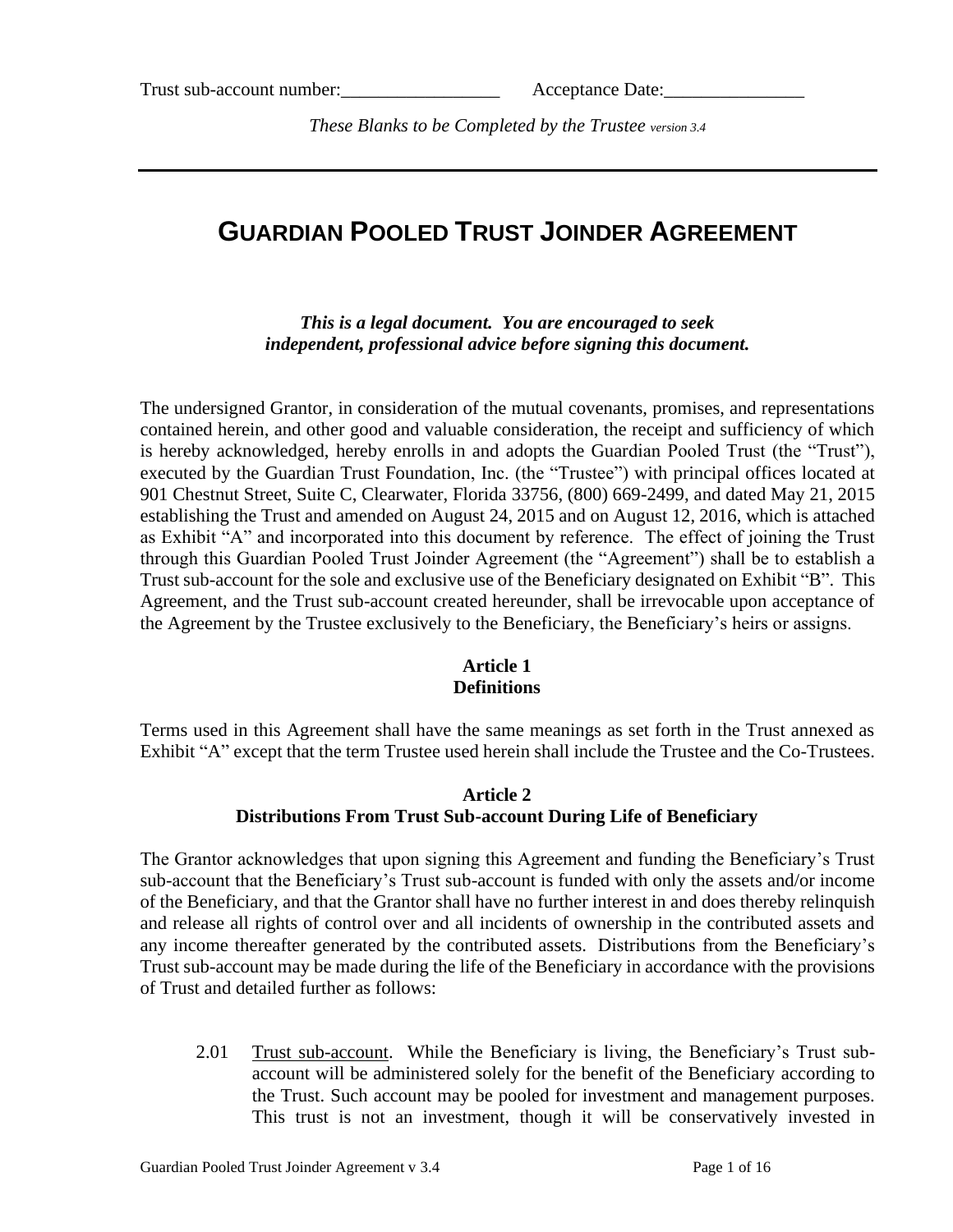accordance with fiduciary standards. There are no particular investments being promoted by this trust.

- 2.02 Request by Grantor Regarding Use of Funds. The Grantor recognizes that all distributions from a Beneficiary's Trust sub-account are at the Trustee's sole discretion. While recognizing that the Trustee will make distributions only for the Beneficiary's supplemental needs and supplemental care, the Grantor may, and is encouraged to, express desires as to how assets in the Trust sub-account might be used on behalf of the Beneficiary during the Beneficiary's lifetime.
- 2.03 Government Assistance Notice. The Beneficiary, or the Beneficiary's legal representative, must notify the Trustee whenever the Beneficiary:
	- 2.03.1 applies for government assistance;
	- 2.03.2 has an application for government assistance approved;
	- 2.03.3 has an application for government assistance denied; or
	- 2.03.4 has government assistance terminated.

Notice under this Agreement must be made in writing, to the Trustee, at such address as the Trustee may designate. Notice must be made within 5 (five) days of the event requiring notice. The Trustee shall not be held liable for making disbursements which result in a reduction of government assistance, a termination of government assistance, or ineligibility for government assistance when the Trustee did not have actual notice of such government assistance, or other circumstances giving rise to such termination, reduction, or ineligibility, at the time such disbursements were requested or made. Furthermore, if a Beneficiary or the Beneficiary's representative waives such liability in a signed writing as a condition to receiving a disqualifying distribution, the Trustee shall likewise not be held liable for the results of the distribution.

#### **Article 3 Distributions Upon the Beneficiary's Death**

Any assets that remain in the Beneficiary's Trust sub-account at the Beneficiary's death shall be administered as set forth in Article 6 of the Declaration of Trust.

#### **Article 4 Administrative Fees**

The sub-account will be charged an annual administrative fee according to the published fee schedule in effect at the time services are rendered, payable in advance at the beginning of the period. This fee will include the services of the Trustee, investment advisor and all other expenses incurred in the operation of the trust. The Trustee may employ the services of individuals or forprofit entities, in accordance with federal policy, but all managerial control will be maintained by the non-profit association. There are no additional fees for these contracted services.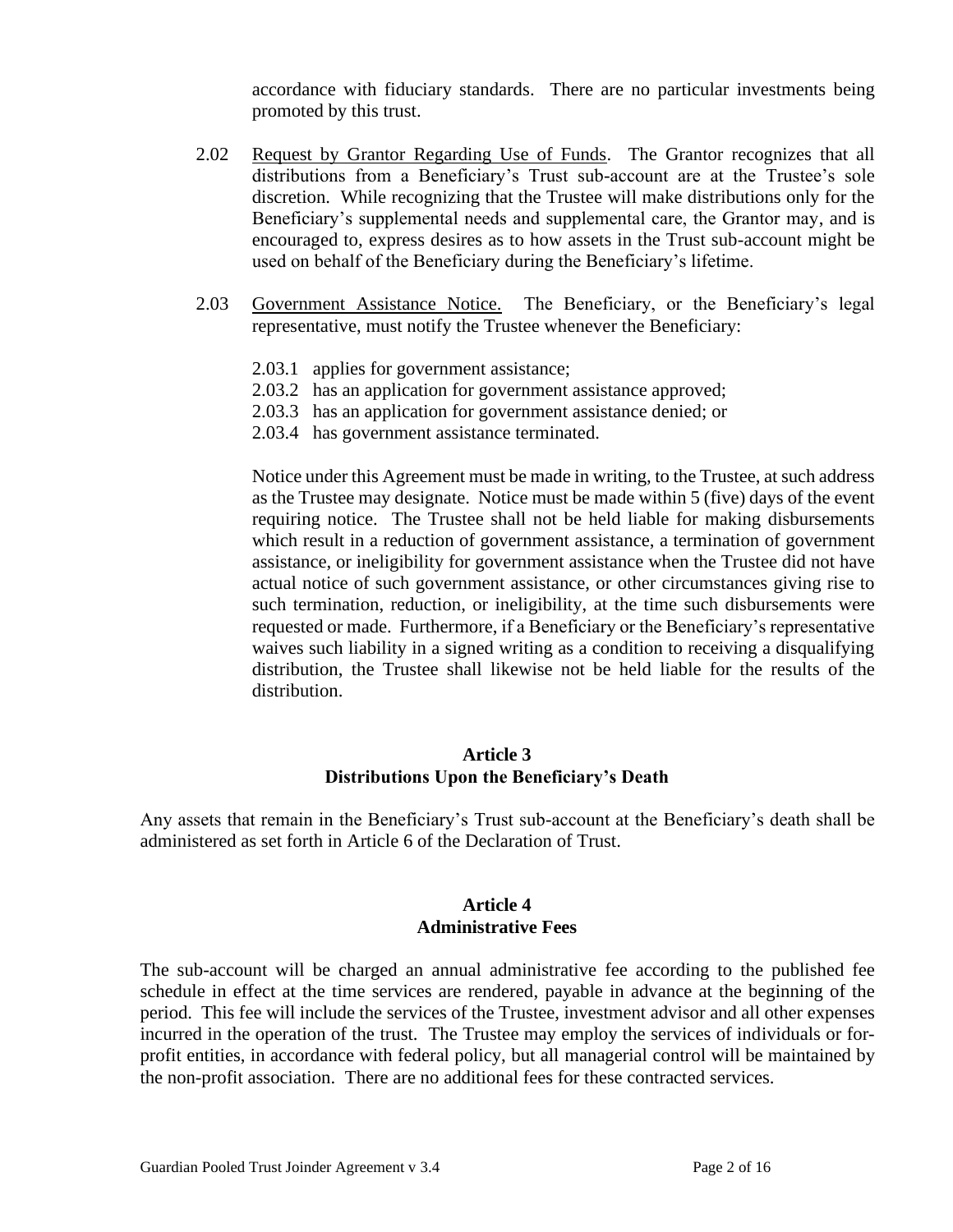#### **Article 5 Miscellaneous Provisions**

- 5.01 Qualification for Programs. Grantor acknowledges the Trustee has no duty to seek out programs of government assistance for the Beneficiary. Grantor and legal representatives of the Beneficiary will identify programs that may be of social, financial, developmental or other assistance to the Beneficiary and pursue qualification on behalf of the Beneficiary.
- 5.02 Irrevocability. This Agreement is irrevocable.
- 5.03 Indemnification. The Grantor agrees to indemnify and hold harmless the Trustee, its agents and employees, for actions taken on behalf of the Beneficiary so long as the Trustee acted reasonably and in good faith. Grantor recognizes and acknowledges the uncertainty and changing nature of laws, regulations, policies and procedures relating to government assistance and the Trustee will not in any event be held liable for any loss of benefits as long as the Trustee acted in good faith.
- 5.04 Tax Treatment. The Grantor acknowledges that the Trustee has made no representations to the Grantor that contributions to the Trust are deductible as charitable gifts, or otherwise. The Grantor acknowledges that the Trustee has made no representations as to the gift or income tax consequences affecting funds contributed to the Trust. The Trust sub-account income may be taxable to the Beneficiary subject to applicable exemptions and deductions. Professional tax advice is recommended. The Trust sub-account income may be taxable to the Trust, and when this is the case, such taxes may be payable directly from the Trust subaccount causing such taxation.
- 5.05 Governing Law. This Agreement is created and shall be construed under the laws of the State of Florida and of the United States of America.
- 5.06 Full and Complete Disclosure. The Grantor recognizes that the Grantor must provide complete and accurate information regarding the Grantor and the Beneficiary at all times. Any change in circumstances that might affect the Beneficiary, this Trust, the duties of the Trustee as those duties pertain to the Beneficiary, including the death of a Beneficiary, must be reported as soon as possible. Grantor acknowledges that the Trustee will administer the Trust for the Beneficiary based on information that the Grantor provides.
- 5.07 Agreement Constitutes Entire Understanding Between Parties. This Agreement, together with attached Exhibits and any Addendums to this Agreement, which are incorporated herein by reference, constitutes the entire understanding between the parties. No promises, agreements or representations, expressed or implied, have been made, except those contained in this writing, and all corrections and additions hereto shall be in writing, specifically designated as an addition or amendment to this Agreement, and signed by the parties.
- 5.08 Opportunity to Seek Legal Counsel. The Grantor hereby acknowledges that the Grantor has reviewed this Agreement and fully understands its terms; has been advised to, and has been given the opportunity to, seek the advice of legal counsel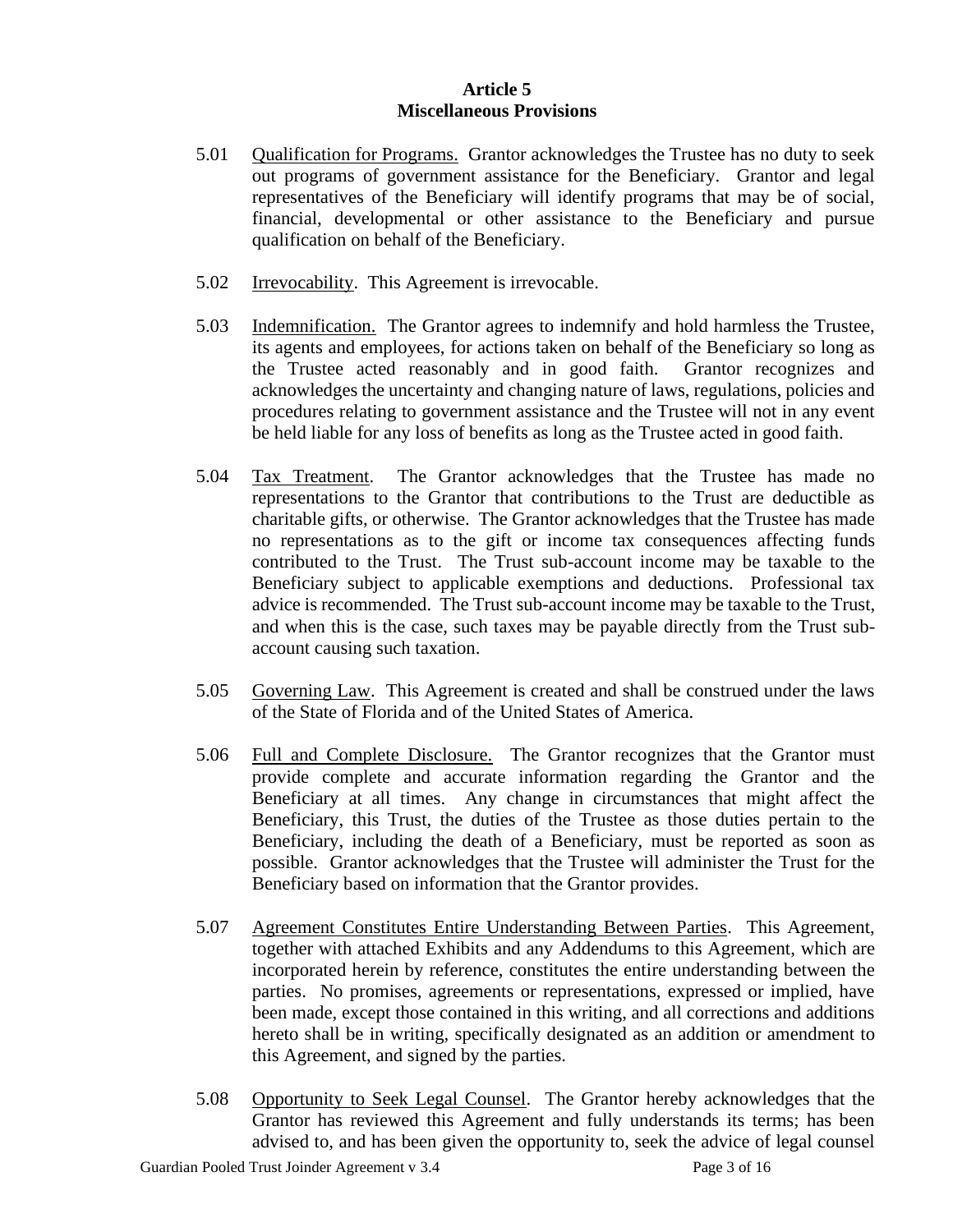concerning this Agreement; agrees to be bound by the terms of this Agreement; and is not executing this Agreement because of any promises, covenants or representations other than those contained in this Agreement and the Trust.

- 5.09 Severability. The invalidity or unenforceability of any provision of this Agreement, or the application thereof to any person or circumstance, in any jurisdiction shall in no way impair, affect or prejudice the validity or enforceability of the remainder of this Agreement in that jurisdiction or the validity or enforceability of this Agreement, including that provision, or the application thereof to other persons and circumstances, in any other jurisdiction.
- 5.10 Headings. The headings, titles, and subtitles herein are inserted solely for convenient reference and shall be ignored in any construction hereof.

# **THE REST OF THIS PAGE IS INTENTIONALLY LEFT BLANK**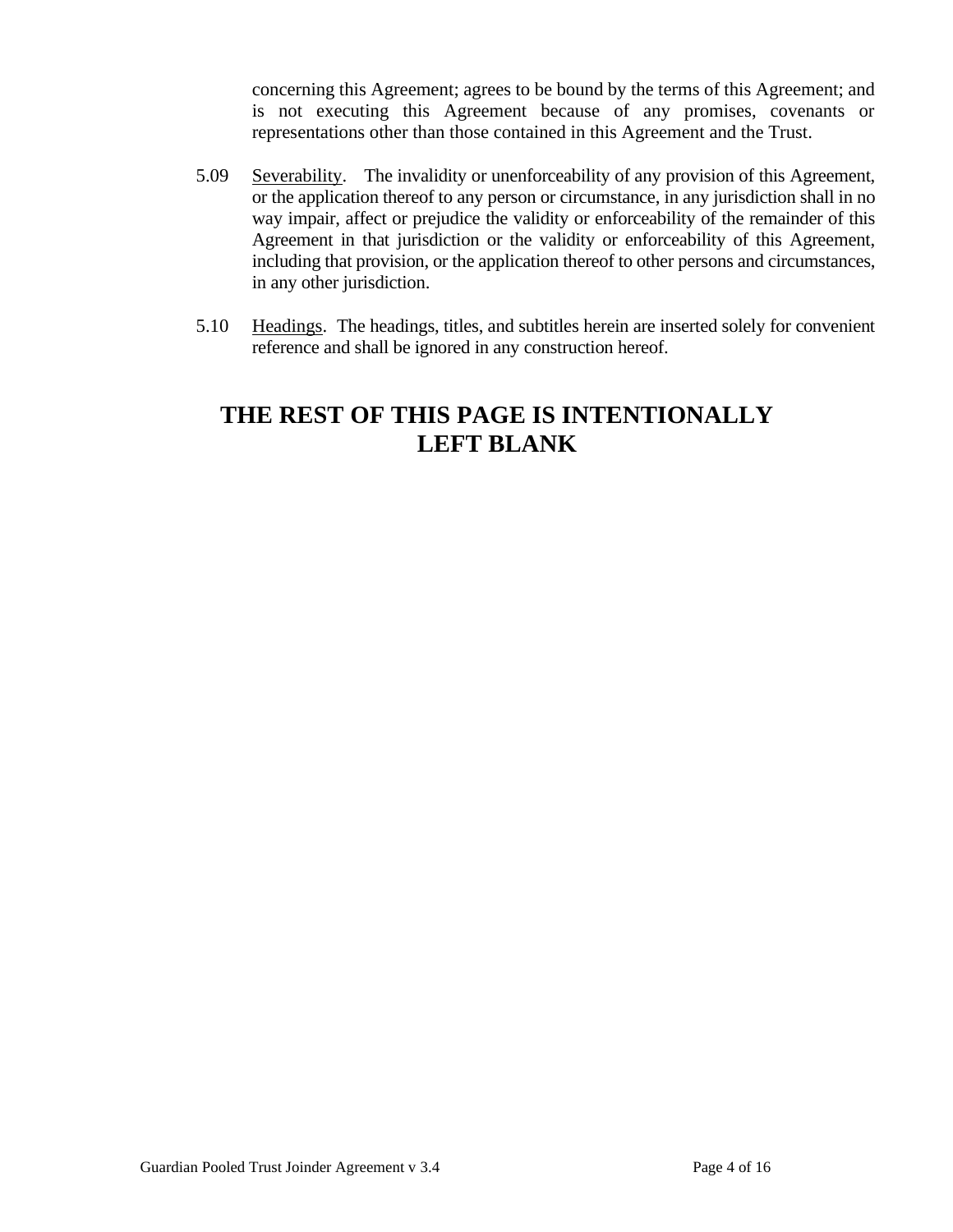IN WITNESS WHEREOF, the undersigned Grantor has signed this Agreement on this \_\_\_\_ day of **\_\_\_\_\_\_\_\_\_\_\_\_\_\_\_**, and the Trustee has accepted and signed this Agreement on this \_\_\_\_ **day of\_\_\_\_\_\_\_\_\_\_\_\_\_\_\_\_\_, \_\_\_\_ (to be completed by Trustee).**

| <b>GRANTOR'S SIGNATURE</b>                                       | <b>WITNESS SIGNATURES (2)</b>                                                             |
|------------------------------------------------------------------|-------------------------------------------------------------------------------------------|
|                                                                  |                                                                                           |
| <b>Grantor Signature</b>                                         | <b>Witness Signature</b>                                                                  |
| <b>Grantor Printed Name</b>                                      | Witness 1 Printed Name                                                                    |
|                                                                  |                                                                                           |
| <u> 1989 - Jan James James, politik eta idazleari (h. 1982).</u> | the control of the control of the control of the control of the control of the control of |
|                                                                  | $2. \qquad \qquad \overbrace{\qquad \qquad }$                                             |
|                                                                  | Witness Signature                                                                         |
|                                                                  | Witness 2 Printed Name                                                                    |
|                                                                  |                                                                                           |
|                                                                  |                                                                                           |
|                                                                  |                                                                                           |
| COUNTY OF                                                        |                                                                                           |

The foregoing instrument was acknowledged before me by means of [ ] physical presence or [] online notarization, this  $\_\_\_\_day$  of  $\_\_\_\_\_\_\_gg$ , 20  $\_\_\_\_$ , by who [ ] is personally known by me, or who [ ] produced \_\_\_\_\_\_\_\_\_\_\_\_\_\_\_\_\_\_\_\_\_\_\_\_\_\_\_\_\_ as identification.

Notary Public

\_\_\_\_\_\_\_\_\_\_\_\_\_\_\_\_\_\_\_\_\_\_\_\_\_\_\_\_\_\_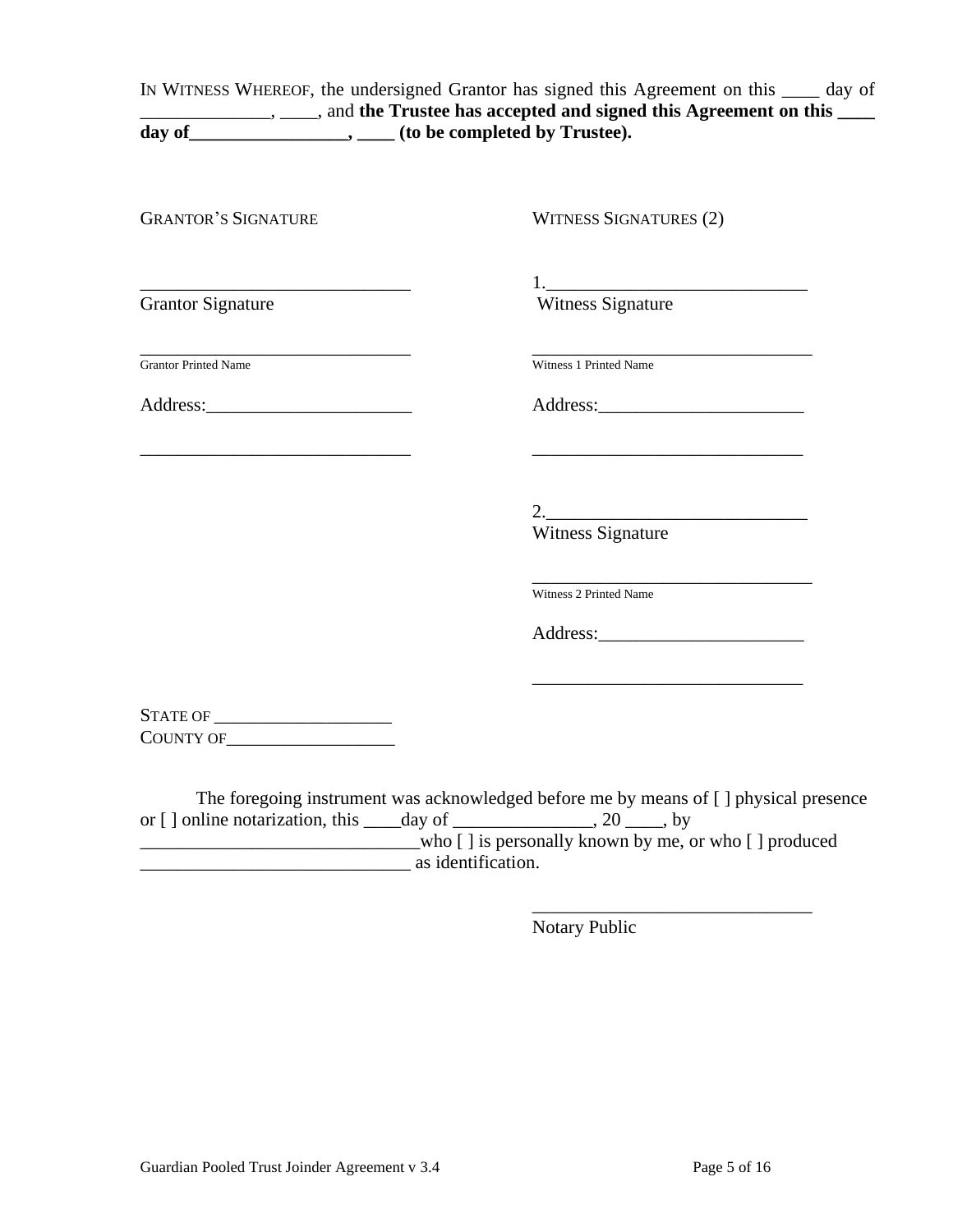By:\_\_\_\_\_\_\_\_\_\_\_\_\_\_\_\_\_\_\_\_\_\_ 1.\_\_\_\_\_\_\_\_\_\_\_\_\_\_\_\_\_\_\_\_\_\_\_\_\_\_\_\_

\_\_\_\_\_\_\_\_\_\_\_\_\_\_\_\_\_\_\_\_\_\_\_\_\_ \_\_\_\_\_\_\_\_\_\_\_\_\_\_\_\_\_\_\_\_\_\_\_\_\_\_\_\_\_ Printed Name Print Name

Address: Address: Guardian Trust Foundation, Inc. 901 Chestnut Street, Ste. C 901 Chestnut Street, Suite C<br>
Clearwater, FL 33756 Clearwater, FL 33756

Witness Signature

2.

Witness Signature

\_\_\_\_\_\_\_\_\_\_\_\_\_\_\_\_\_\_\_\_\_\_\_\_\_\_\_\_\_ Print Name

Address: 901 Chestnut Street, Ste. C Clearwater, FL 33756

### STATE OF FLORIDA COUNTY OF PINELLAS

The foregoing instrument was acknowledged before me by means of [ ] physical presence or [] online notarization, this \_\_\_\_day of \_\_\_\_\_\_\_\_\_\_\_\_, 20 \_\_\_\_, by  $\frac{1}{\sqrt{2}}$  who [ ] is personally known by me, or who [ ] produced \_\_\_\_\_\_\_\_\_\_\_\_\_\_\_\_\_\_\_\_\_\_\_\_\_\_\_\_\_ as identification.

Notary Public

\_\_\_\_\_\_\_\_\_\_\_\_\_\_\_\_\_\_\_\_\_\_\_\_\_\_\_\_\_\_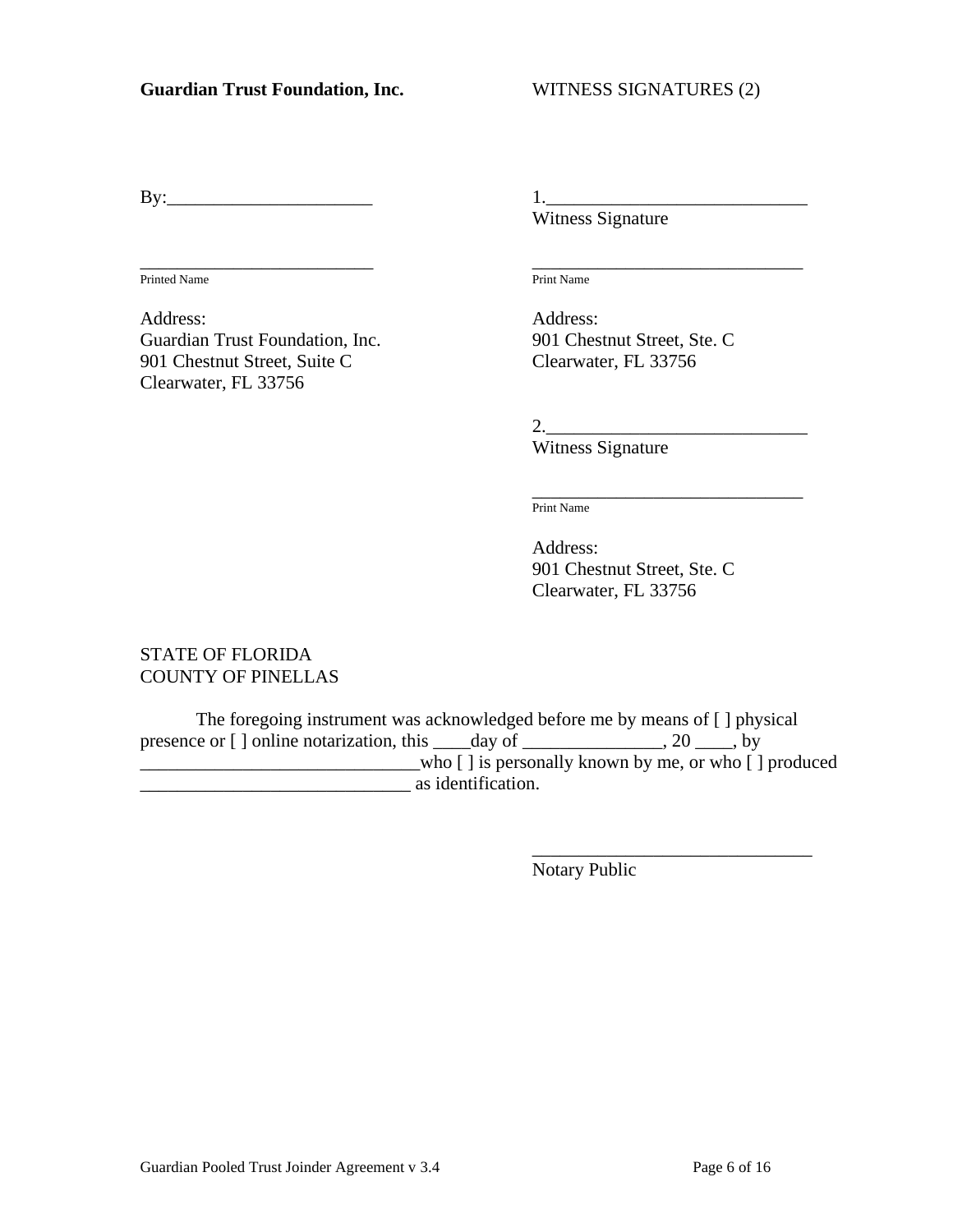# EXHIBIT "A"

# **DECLARATION OF TRUST GOES HERE**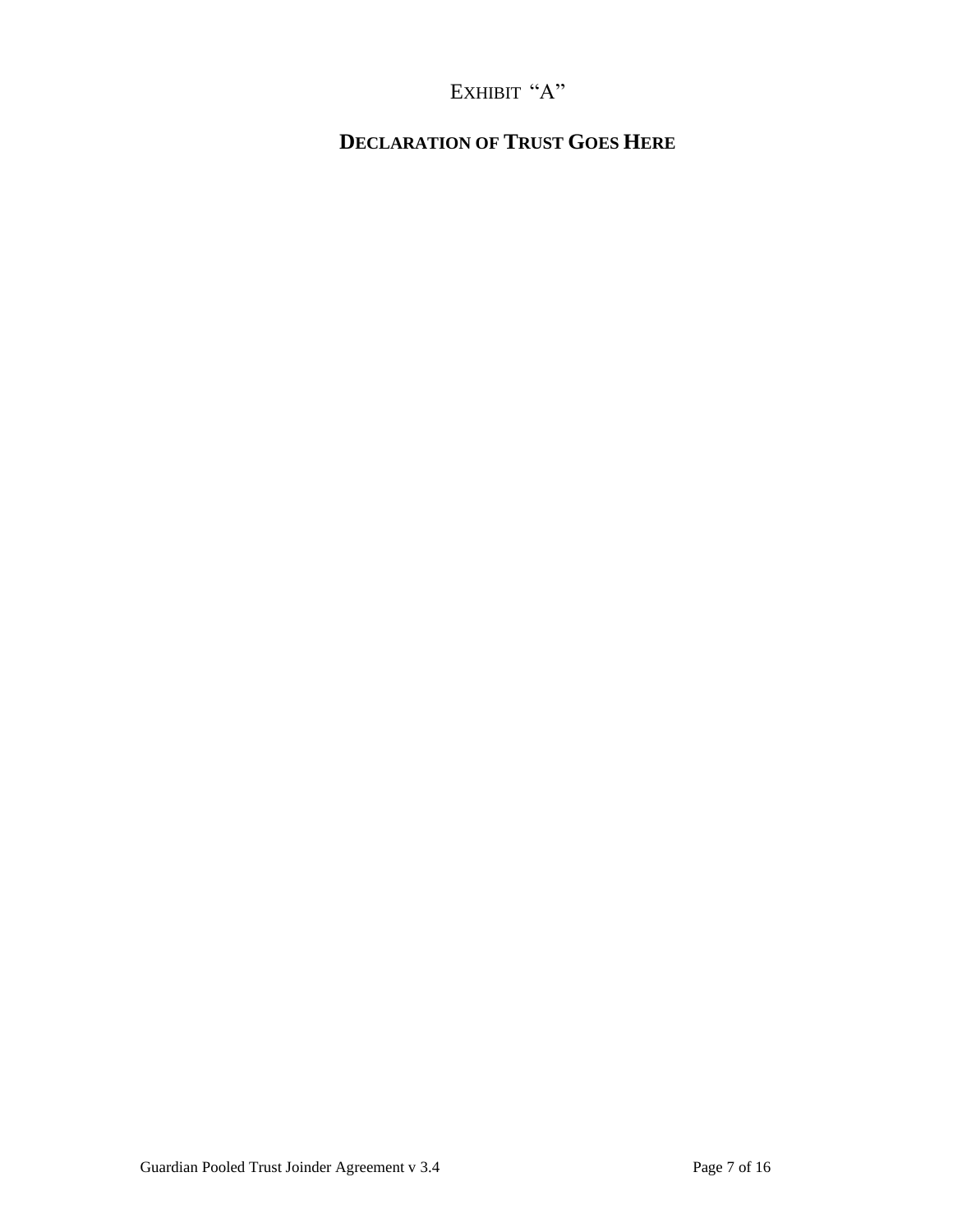## EXHIBIT "B" GRANTOR AND BENEFICIARY INFORMATION

| <b>Grantor Information</b><br>Any of the following are able to execute this agreement:<br>Parent, Grandparent, Guardian, Power of Attorney, Court or Beneficiary directly                                                      |
|--------------------------------------------------------------------------------------------------------------------------------------------------------------------------------------------------------------------------------|
| Grantor Name: $\Box$ Mr./ $\Box$ Ms.                                                                                                                                                                                           |
|                                                                                                                                                                                                                                |
|                                                                                                                                                                                                                                |
| Telephone (day) number: Cell number:                                                                                                                                                                                           |
| Email Address: No. 1996. The Contract of the Contract of the Contract of the Contract of the Contract of the Contract of the Contract of the Contract of the Contract of the Contract of the Contract of the Contract of the C |
|                                                                                                                                                                                                                                |
| How should we deliver the Welcome Packet?     <b>Mail</b>    <br>Email                                                                                                                                                         |
| <b>Pooled Trust Beneficiary Information</b>                                                                                                                                                                                    |
| Beneficiary Name: □ Mr./□ Ms.                                                                                                                                                                                                  |
|                                                                                                                                                                                                                                |
|                                                                                                                                                                                                                                |
| Telephone (day) number:                                                                                                                                                                                                        |
|                                                                                                                                                                                                                                |
| Date of Birth: Place of Birth:                                                                                                                                                                                                 |
|                                                                                                                                                                                                                                |
| If the Beneficiary is a Minor, please provide:                                                                                                                                                                                 |
|                                                                                                                                                                                                                                |
| Father's Name: SS#                                                                                                                                                                                                             |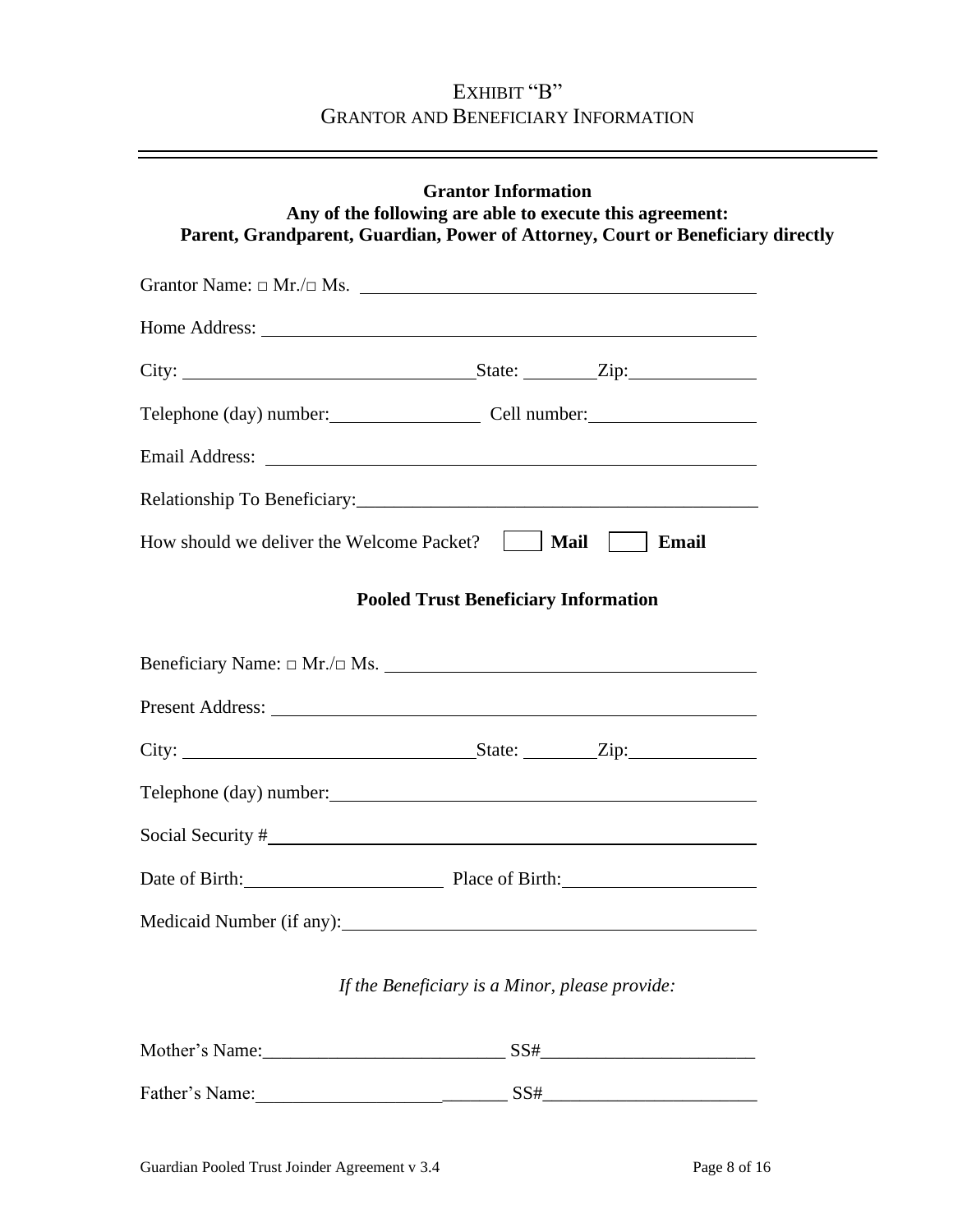If the Beneficiary has a legal representative (such as a legal guardian, conservator, representative payee, power of attorney or other agent) please provide the following information (if same as Grantor, please indicate):

| Name:         |                                                                                                                                                                                                                                |
|---------------|--------------------------------------------------------------------------------------------------------------------------------------------------------------------------------------------------------------------------------|
| Address:      | ,我们也不能在这里的时候,我们也不能在这里的时候,我们也不能会在这里的时候,我们也不能会在这里的时候,我们也不能会在这里的时候,我们也不能会在这里的时候,我们也不                                                                                                                                              |
| Telephone:    |                                                                                                                                                                                                                                |
|               | Email Address: No. 1996. The Second Second Second Second Second Second Second Second Second Second Second Second Second Second Second Second Second Second Second Second Second Second Second Second Second Second Second Seco |
| Relationship: |                                                                                                                                                                                                                                |
|               | What is the Beneficiary's disability? Also, if the Beneficiary's condition has been medically<br>diagnosed, what is the diagnosis?                                                                                             |
|               | ,我们也不会有什么。""我们的人,我们也不会有什么?""我们的人,我们也不会有什么?""我们的人,我们也不会有什么?""我们的人,我们也不会有什么?""我们的人                                                                                                                                               |
|               | Does the trust beneficiary have an ABLE Account?<br><b>YES</b><br>NO                                                                                                                                                           |
|               | Does the trust beneficiary own a home?<br><b>YES</b><br>NO                                                                                                                                                                     |
|               | If yes, please provide the address:                                                                                                                                                                                            |
|               |                                                                                                                                                                                                                                |
|               | Does the trust beneficiary own a vehicle?<br><b>YES</b><br>NO                                                                                                                                                                  |
|               | NO<br><b>YES</b><br>Is the trust beneficiary married?                                                                                                                                                                          |
|               | If yes, please provide the spouse's name:                                                                                                                                                                                      |
|               | Does the beneficiary have minor children?<br>NO<br><b>YES</b>                                                                                                                                                                  |
|               | If yes, please provide their names and dates of birth:                                                                                                                                                                         |
|               |                                                                                                                                                                                                                                |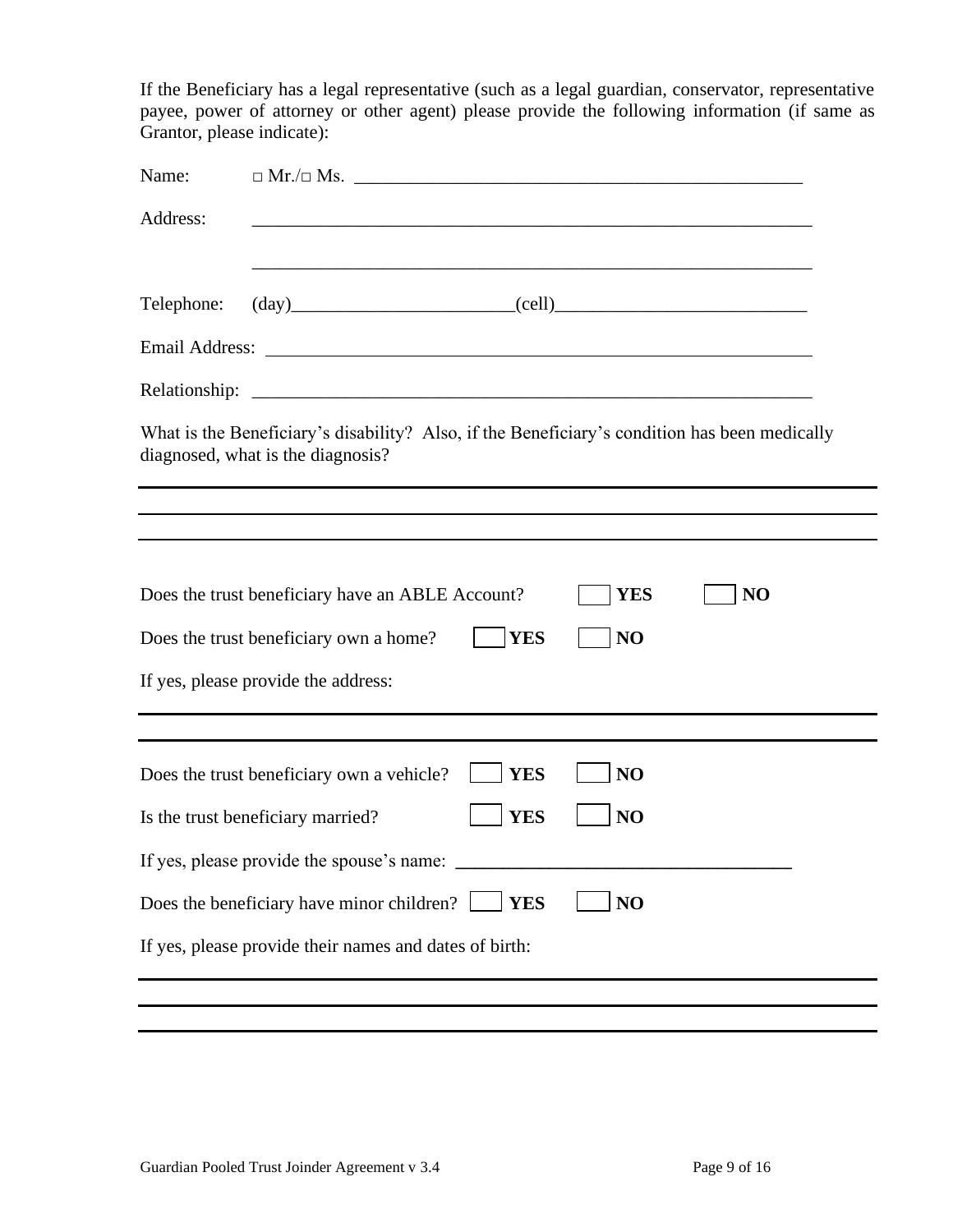### **Government Assistance**

#### **Type and Amount of Monthly Income**

(Please include a copy of the most recent Award Notice from Social Security or state Medicaid Agency)

| Social Security Retirement Yes______                                                                                              |                                       |                         |                                           |
|-----------------------------------------------------------------------------------------------------------------------------------|---------------------------------------|-------------------------|-------------------------------------------|
| Social Security Disability                                                                                                        |                                       |                         |                                           |
| Disabled Adult Child (DAC) or<br>Childhood Disability Benefits (CDB) Yes                                                          |                                       |                         |                                           |
| <b>Supplemental Security</b>                                                                                                      | $Yes$ <sub>_______</sub>              |                         |                                           |
| Will the Pooled Trust be<br>utilized in lieu of an Income<br>Trust for eligibility purposes?                                      | $Yes$ <sub>________</sub>             | $No$ <sub>_______</sub> |                                           |
|                                                                                                                                   | <b>Government Assistance Programs</b> |                         |                                           |
| Institutional Care Program (ICP) or Statewide Medicaid<br>Managed Care Program for Long Term Care<br>(SMMC-LTC) (Nursing Home and |                                       |                         |                                           |
| Long Term Care)                                                                                                                   | $Yes$ <sub>_________</sub>            |                         | No <sub>_____</sub> Applying for ________ |
| Home or Community<br>Based Medicaid Waiver Programs Yes_____                                                                      |                                       |                         | No <sub>_____</sub> Applying for _______  |
|                                                                                                                                   |                                       |                         |                                           |
| Medically Needy ProgramYes_____                                                                                                   |                                       |                         | No <sub>_____</sub> Applying for ______   |
| <b>Statewide Medicaid Managed Care</b><br><b>Managed Medical Assistance</b>                                                       |                                       |                         |                                           |
|                                                                                                                                   |                                       |                         | $No$ Applying for                         |
| <b>Optional State</b><br>Supplementation (OSS) Yes_                                                                               |                                       |                         |                                           |
|                                                                                                                                   |                                       |                         |                                           |
| (Aid and Attendance)                                                                                                              |                                       |                         |                                           |
| (Circle One) Qualified Medicare Beneficiaries (QMB),<br>Special Low-Income Medicare                                               |                                       |                         |                                           |
| Beneficiaries (SLMB) or                                                                                                           |                                       |                         |                                           |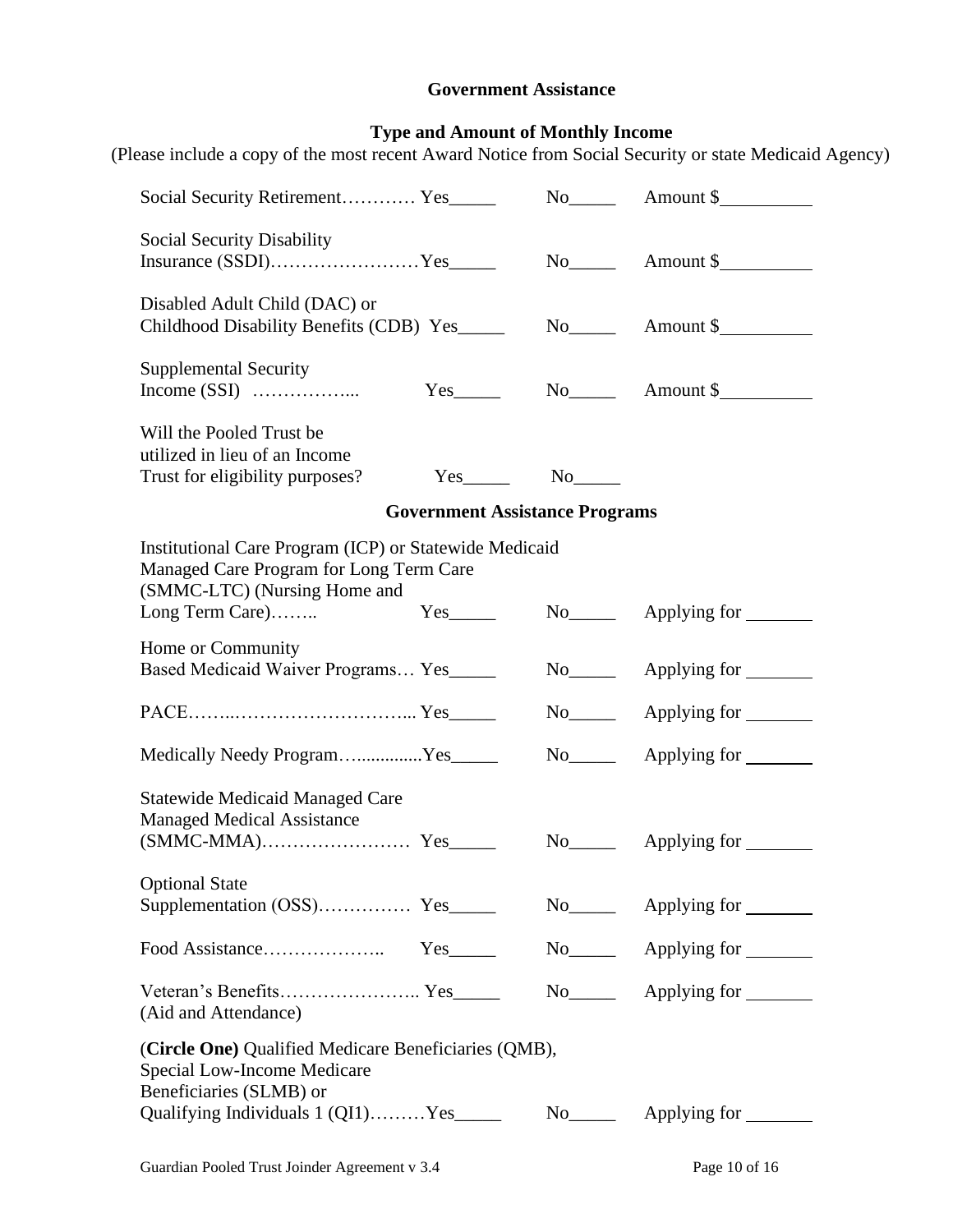List **any other** source of income or government assistance that the Beneficiary receives, has applied for, or has been denied, including approximate dates:

| <b>Insurance Information</b>                                                                                                  |  |
|-------------------------------------------------------------------------------------------------------------------------------|--|
|                                                                                                                               |  |
| If the Beneficiary is covered under any policy of health care insurance other than Medicaid,<br>please provide the following: |  |
|                                                                                                                               |  |
| <b>Policy Number:</b>                                                                                                         |  |
| If the Beneficiary is covered under any prepaid funeral or burial policy or insurance, please<br>provide the following:       |  |
| Company:                                                                                                                      |  |
| Address:                                                                                                                      |  |
|                                                                                                                               |  |
| <b>Policy Number:</b>                                                                                                         |  |

**We strongly suggest prepaying for funeral or burial arrangements as the Trust cannot pay for these expenses after the death of the Beneficiary.** 

### **Your Attorney**

| Name:      | $\Box$ Mr./ $\Box$ Ms.                                       |
|------------|--------------------------------------------------------------|
| Address:   |                                                              |
|            |                                                              |
|            |                                                              |
| Telephone: | <u> 1989 - Andrea Albert III, politik fizikar (h. 1982).</u> |
| Email:     |                                                              |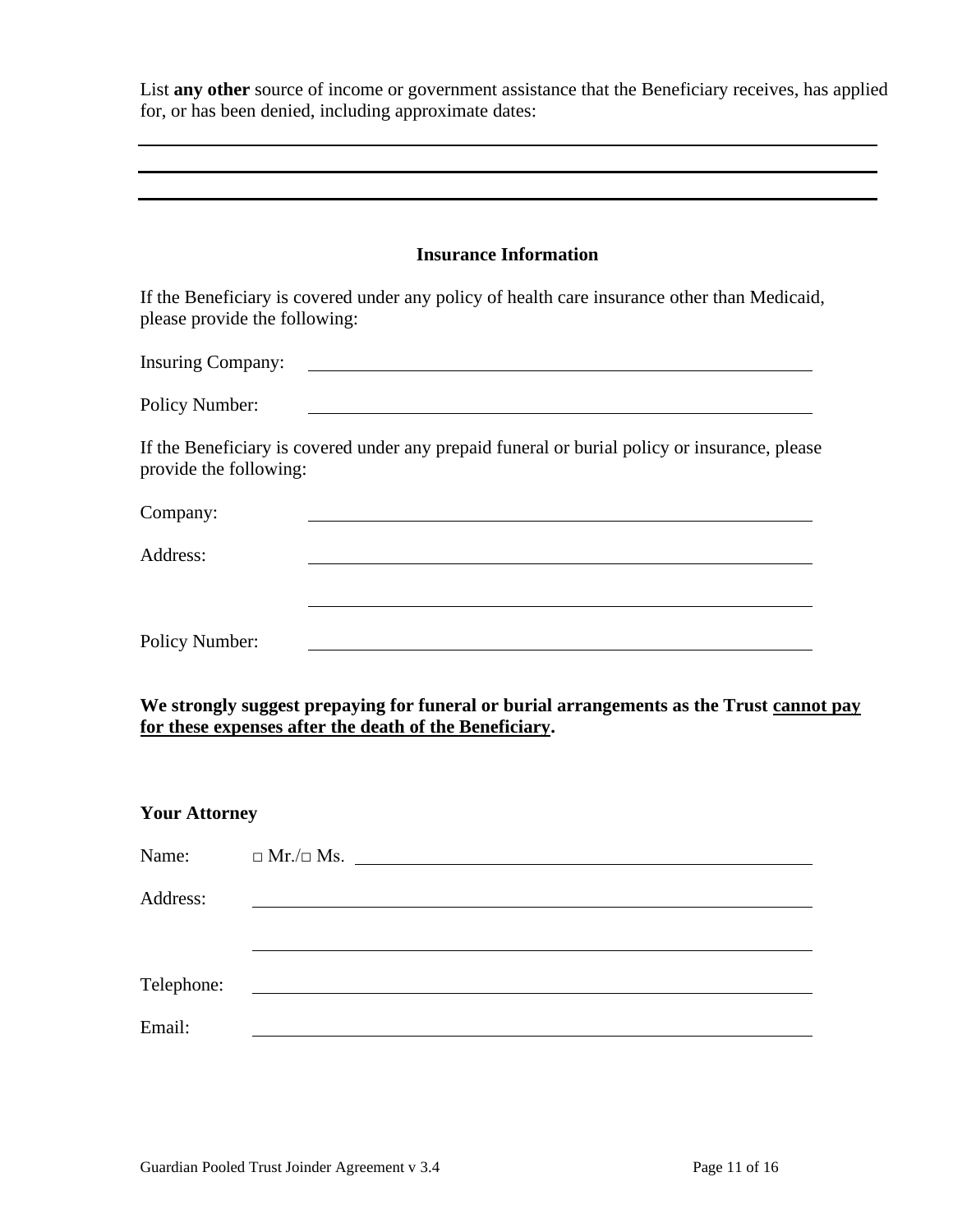### EXHIBIT "C"

## DESIRES OF GRANTOR FOR USE OF DISTRIBUTIONS FROM TRUST SUB-ACCOUNT DURING LIFE OF BENEFICIARY

Please be as thorough as possible when completing this section. This information is very important when authorizing requests for distributions.

A) Please explain how you would like to see assets in the Beneficiary's Pooled Trust sub-account used to improve the Beneficiary's quality of life. We may require a spending plan under certain circumstances. If so, we will let you know.

Please note that you will NOT be limited to only those items or services listed here.

B) If possible, please provide the name and address of anyone who can be consulted if reassessing the Beneficiary's supplemental needs becomes useful or necessary in the future. Examples might include family members, a care manager, or even a care management company. *Please indicate whether you would like for each person to be able to request distributions*.

| Name:                          |                              |  |
|--------------------------------|------------------------------|--|
| Address:                       |                              |  |
|                                |                              |  |
| Telephone:                     |                              |  |
| Email:                         |                              |  |
| Able to request distributions: | <b>YES</b><br>N <sub>O</sub> |  |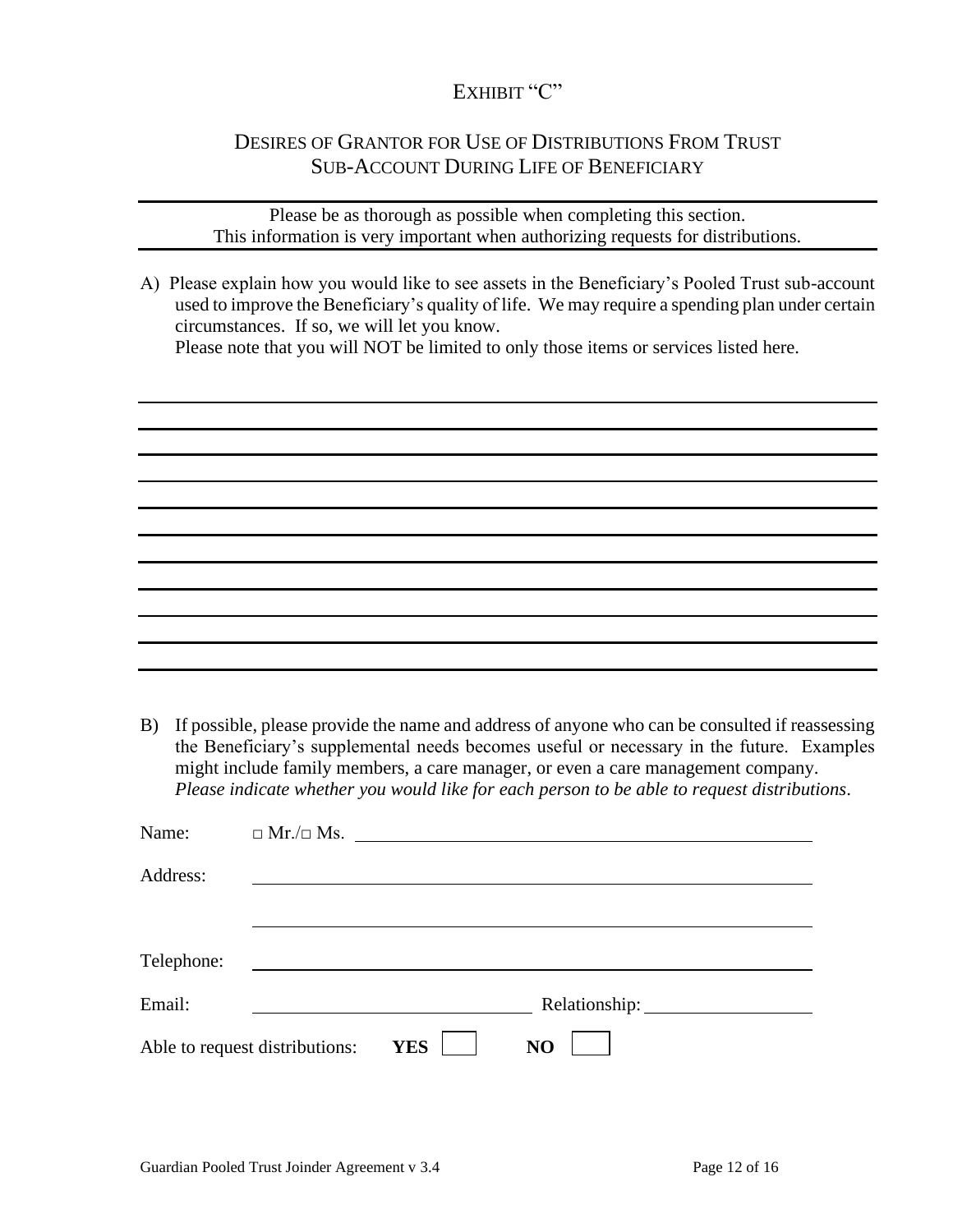| Name:                          | $\Box$ Mr./ $\Box$ Ms.         |                                                                                                                      |                               |  |
|--------------------------------|--------------------------------|----------------------------------------------------------------------------------------------------------------------|-------------------------------|--|
| Address:                       |                                |                                                                                                                      |                               |  |
|                                |                                |                                                                                                                      |                               |  |
| Telephone:                     |                                |                                                                                                                      |                               |  |
| Email:                         |                                |                                                                                                                      |                               |  |
| Able to request distributions: |                                | <b>YES</b>                                                                                                           | N <sub>O</sub>                |  |
|                                |                                |                                                                                                                      |                               |  |
| Name:                          |                                |                                                                                                                      | $\Box$ Mr./ $\Box$ Ms. $\Box$ |  |
|                                |                                |                                                                                                                      |                               |  |
| Address:                       |                                |                                                                                                                      |                               |  |
|                                |                                |                                                                                                                      |                               |  |
| Telephone:                     |                                |                                                                                                                      |                               |  |
| Email:                         |                                | <u> 1980 - Johann Barn, mars ann an t-Amhain Aonaich an t-Aonaich an t-Aonaich ann an t-Aonaich ann an t-Aonaich</u> |                               |  |
|                                | Able to request distributions: | YES                                                                                                                  | NO                            |  |
|                                |                                |                                                                                                                      |                               |  |
|                                |                                |                                                                                                                      |                               |  |
| Name:                          |                                |                                                                                                                      | $\Box$ Mr./ $\Box$ Ms. $\Box$ |  |
| Address:                       |                                |                                                                                                                      |                               |  |
|                                |                                |                                                                                                                      |                               |  |
| Telephone:                     |                                |                                                                                                                      |                               |  |
| Email:                         |                                |                                                                                                                      |                               |  |
| Able to request distributions: |                                | <b>YES</b>                                                                                                           | NO                            |  |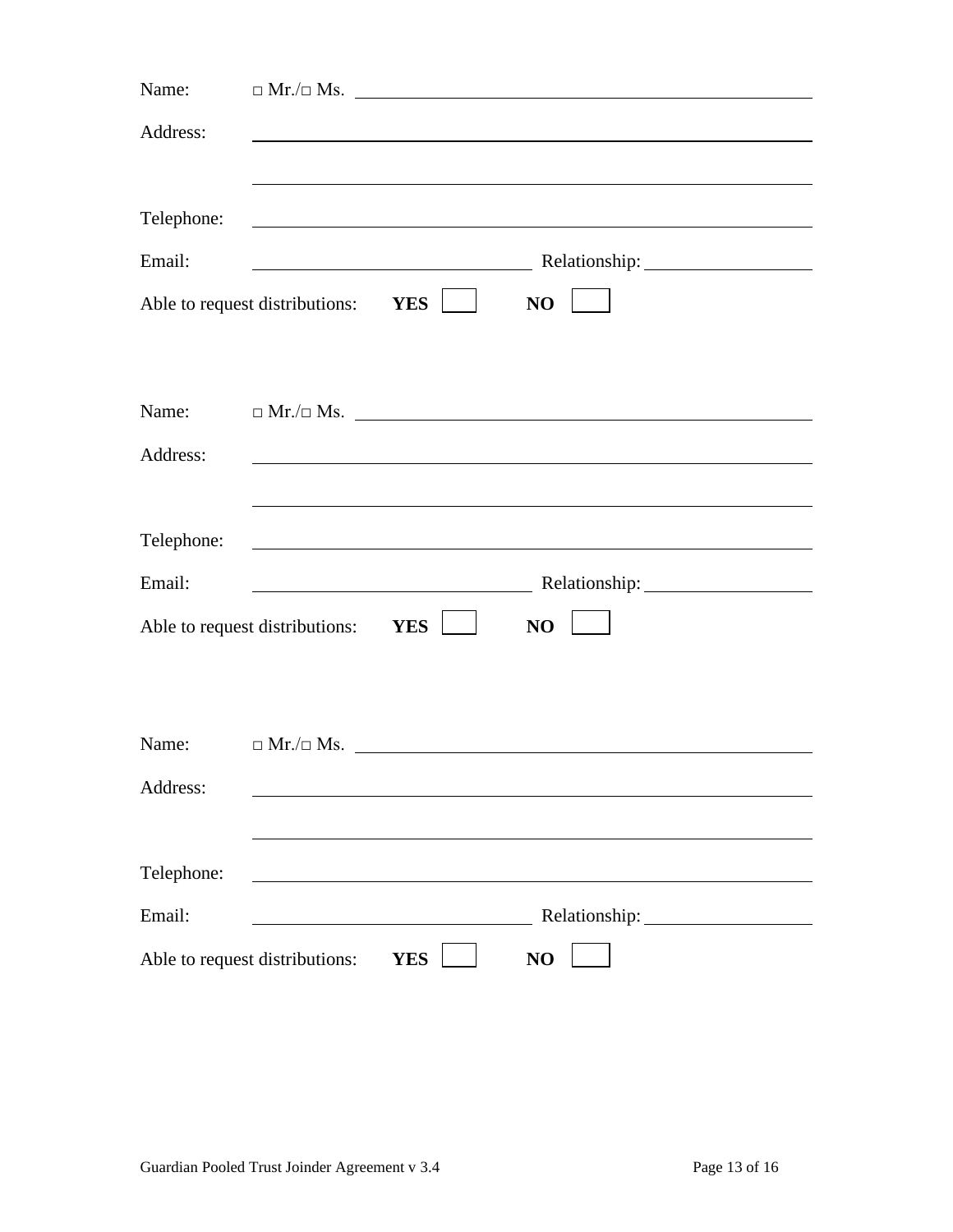## Exhibit "D"

## Proof of Grantor's Status to Establish Trust on Behalf of Beneficiary

Under current law, only the Beneficiary, or the Beneficiary's agent under a power of attorney with specific authority, parents, grandparents, legal guardian, or a court may establish the Trust on behalf of the Beneficiary. If you are anyone other than the Beneficiary, then please include documents that verify that you fall within one of these permissible categories.

#### **ALL GRANTORS MUST PROVIDE A PHOTOCOPY OF THEIR DRIVER'S LICENSE OR OTHER PHOTO IDENTIFICATION**

The list below illustrates the types of documents that must be submitted to establish the Grantor's relationship to the Beneficiary or the status to contribute to the Trust.

| 1. Beneficiary as the Grantor. | We only need a copy of the Photo I.D.                                                                                                                               |
|--------------------------------|---------------------------------------------------------------------------------------------------------------------------------------------------------------------|
| 2. Parent(s) as Grantors.      | A copy of the Grantor's Photo I.D. and a<br>copy of your son or daughter's birth<br>certificate.                                                                    |
| 3. Grandparent(s) as Grantors. | A copy of the Grantor's Photo I.D. and a<br>copy of your son or daughter's birth<br>certificate and a copy of your grandchild's<br>birth certificate.               |
| 4. Legal Guardian as Grantor.  | A copy of the Grantor's Photo I.D. and a<br>copy of your Letters of Guardianship and a<br>copy of the Court Order authorizing you to<br>sign the Joinder Agreement. |
| 5. Court as Grantor.           | A copy of the Grantor's Photo I.D. and a<br>copy of the Court Order requiring (not<br>authorizing) the establishment of the Trust<br>account.                       |
| 6. Power of Attorney           | A copy of the Grantor's Photo I.D. and a<br>copy of the Power of Attorney document for<br>the Beneficiary.                                                          |

The documents listed above are examples only. Any document that clearly establishes the Grantor's relationship to the Beneficiary, and the status to establish the Trust on behalf of the Beneficiary, will be sufficient.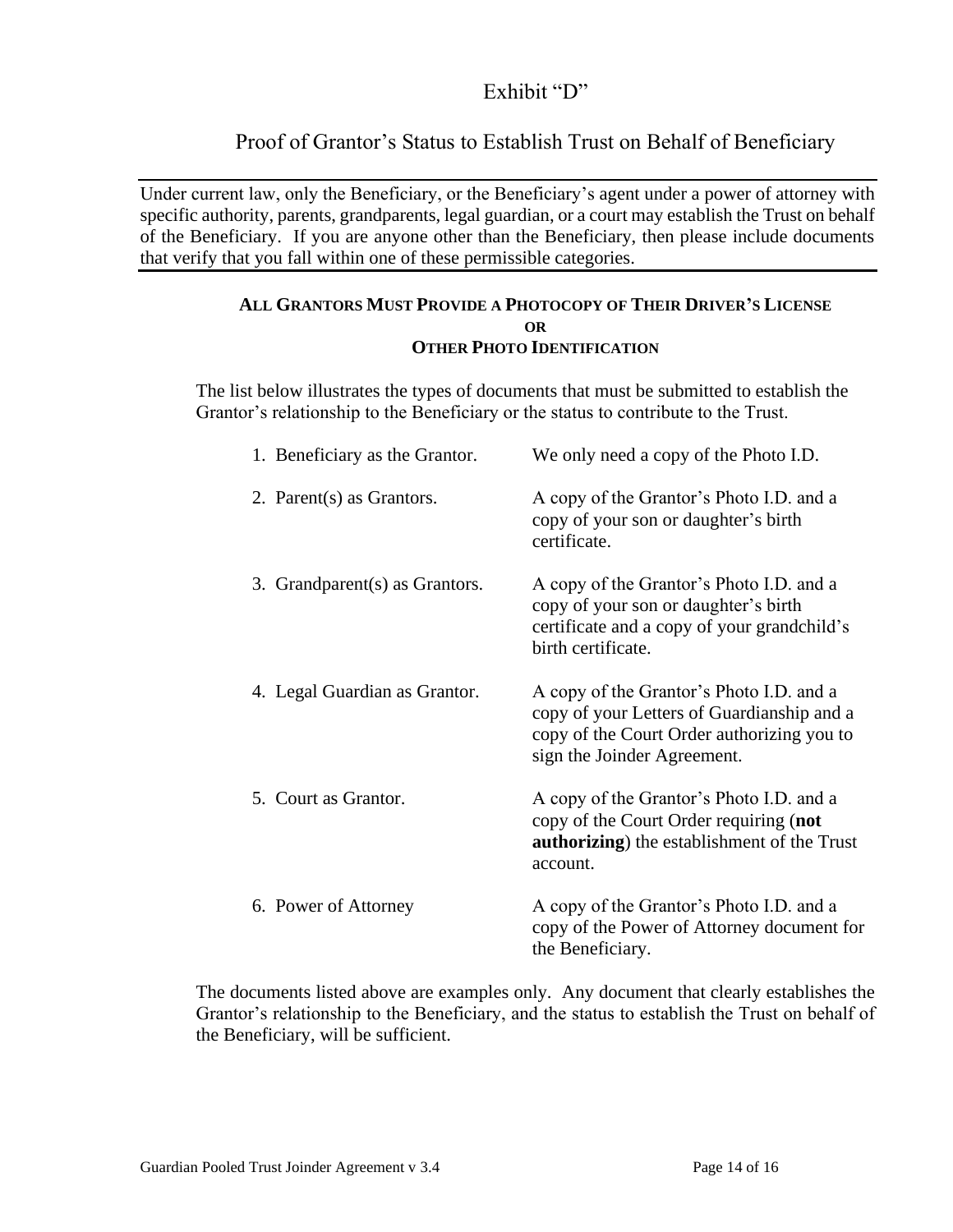# Exhibit "E"

# Understanding Regarding Legal Advice and Distributions from Trust

Please **initial each item** and **sign** below to acknowledge an understanding that:

- Neither the Non-Profit Trustee, the Co-Trustees, nor any of their employees or agents, have offered or given me any legal advice regarding the Joinder Agreement or the Trust, the suitability of the Joinder Agreement or the Trust as it may apply to my individual circumstances or to the individual circumstances of the Beneficiary. I have been encouraged to, and have had a full, complete, and fair opportunity to, seek independent tax and legal counsel, and I understand that if a Power of Attorney document was used to execute this Joinder Agreement, no legal opinion has been given by the Trustees or any of their employees or agents regarding the validity or acceptance of such document by any governmental agency;
- \_\_\_\_ I understand there will be limitations on how funds may be utilized, including the fact that no payments may be made directly to a Beneficiary and all distributions must directly benefit only the Beneficiary (no gifting);
- I understand that debts incurred prior to the establishment of the pooled trust may not be approved/paid. Please consult with your attorney about satisfying all debt prior to the establishment of the Trust;
- Each request for a distribution must be accompanied by a Distribution Request Form (provided in the Welcome Packet) and a bill, receipt and/or proof of payment for the expenditure that solely benefits the Beneficiary;
- No distributions may be made after the death of a Beneficiary, including funeral or cremation expenses and I have been advised to prearrange for these services;
- \_\_\_\_ If the Beneficiary is receiving Supplemental Security Income (SSI) there will be additional restrictions regarding distributions which will be detailed in the Welcome Packet;
- If I request that an individual is to be paid for services rendered to the Beneficiary, and the individual providing these services is not in the routine business of providing such services, the individual will be paid through a third-party employment service at no additional cost to the Beneficiary;
- I understand that the funds in the pooled trust are conservatively invested. There are risks involved with investing which may include market fluctuation and possible loss of principal value.
- I have read and agree to the fee structure outlined on page 16 (Exhibit "F") of the Joinder Agreement.

Dated the day of hermannihilary  $\frac{1}{2}$  day of  $\frac{1}{2}$ 

 $\overline{\phantom{a}}$  , and the contract of the contract of the contract of the contract of the contract of the contract of the contract of the contract of the contract of the contract of the contract of the contract of the contrac **Grantor**